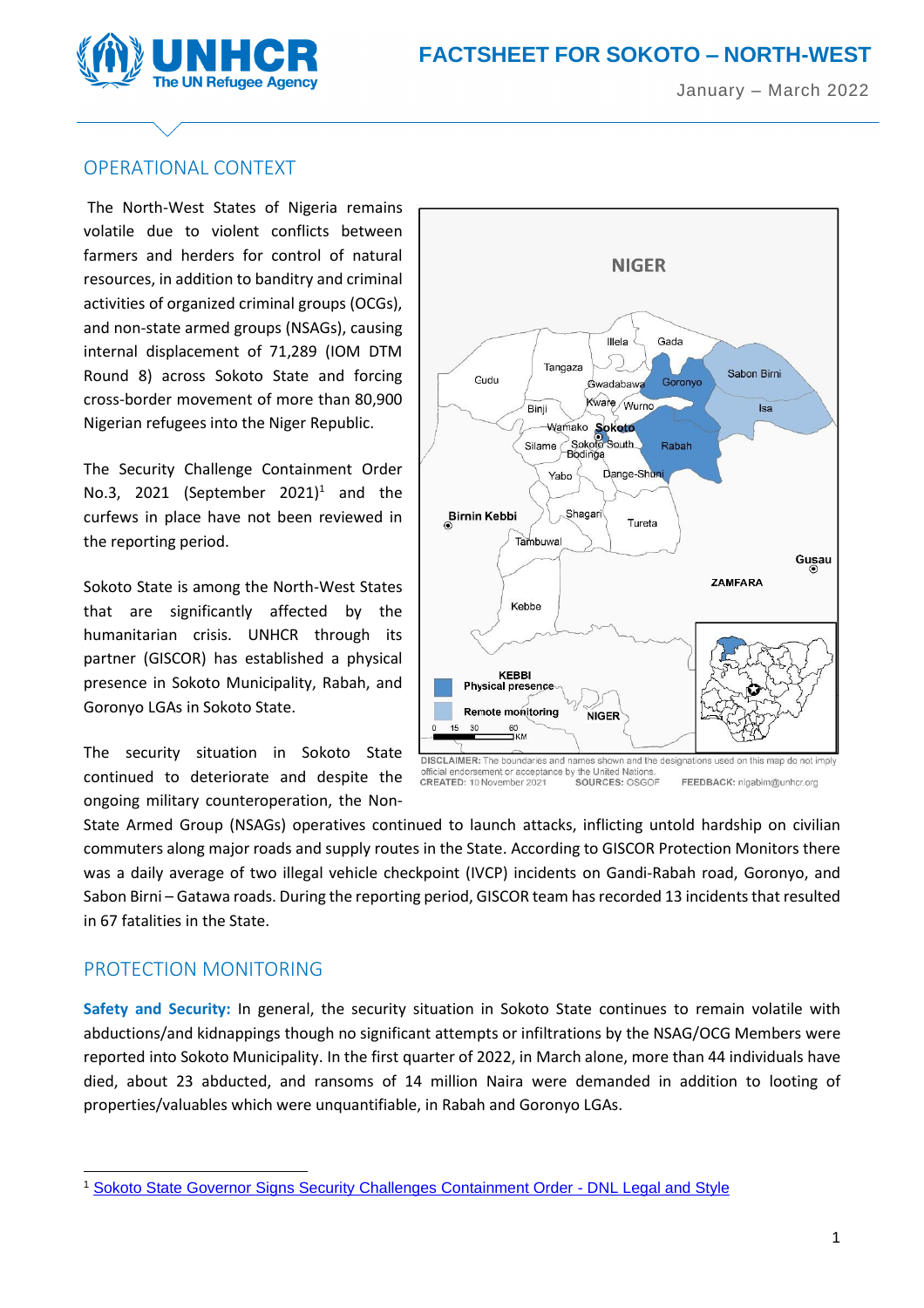

**NIGERIA** January - March 2022

NSAGs attacked Illela Dawagare village in Goronyo LGA setting the entire village ablaze and shooting the villagers. The attack was thwarted with the military operative. Around 150 individuals were displaced into 400 Housing IDPs camp which is 2km away from the village, while an unconfirmed number fled into Sabongari Dole village for safety. Other damages have not yet been ascertained.

Due to heightened insecurity in, many people are unable to carry their day-to-day lives such as fetching firewood which is a means of livelihood that results in worsening their vulnerability.

**Freedom of Movement:** The restriction of movement imposed by the state authorities in the areas affected by security challenges under The Security Challenge Containment Order, prohibiting the operation of commercial movement after during the curfew hours (10 pm to 6 am). In Sokoto Municipality, the safety and security challenges outside of the municipality, and the ongoing military operations were cited as primary causes for movement restriction. In addition to the 10pm curfew, the people in Sokoto Municipality, especially women and girls, do no leave their homes after 8pm.While in Rabah LGA, the civilian population in Gandi and neighbouring villages imposed traveling restrictions on themselves due to the activities of the NSAGs/OCGs/Bandits along the roads linking one village to another.

**Access to GBV Services:** Gender-Based Violence (GBV) prevention, response, and mitigation efforts are coordinated by the Ministry of Women Affairs in Sokoto State, through an established Sokoto GBV Technical Response Team that comprises relevant line Ministries, UN Agencies, Civil Society Organizations (CSOs), I/NGOs, and Faith-Based Organizations. The team meets on a quarterly basis as a response platform that strengthens referral pathways, and early warning systems and manages GBV cases. As the cases are underreported, exorbitant time consumed for hearing legal cases in courts, delaying the judgment owing to issues such as disappearance of evidence or interference by the families of survivors or perpetrators. During the reporting GISCOR identified eight cases and referred to Nana Khadija Centre for further action.

**Access to Food:** Food supply in the areas covered by UNHCR/GISCOR (Sokoto Municipality, Goronyo, and Rabah LGAs) remains a major concern, as there are no agency supporting the most required intervention. Due to direct barriers to livelihood activities due to the presence of NSAGs, many have resorted to negative coping mechanisms such as child begging, hawking, and survival sex (particularly in Sokoto Municipality).

**Access to Legal Documentation:** During the reporting period, birth certificates were issued to 45 children (25 boys and 20 girls) which are essential for school enrolment, at Gwiwa Low-Cost and Ramin Kura IDP camp within the Municipality by the National Population Commission (NPC) thanks to the advocacy visits paid by the team in December 2021 and the follow-up in March 2022. The commission also assigned a focal point for UNHCR/GISCOR cases.

**Housing Land and Property (HLP):** HLP issues are gradually on the rise affecting the population across the Northwest due to the increasing number of internal displacements as a result of the NSAG/OCG activities across the region. At Gwiwa Low-cost (Sokoto Municipality), the team identified five households with 43 individuals who has been living in an unfinished building and were sent out by the owner citing reasons to complete the construction work. The team, having consulted members of the host community and the local government council, arranged an alternate accommodation to put up a temporary structure to live in.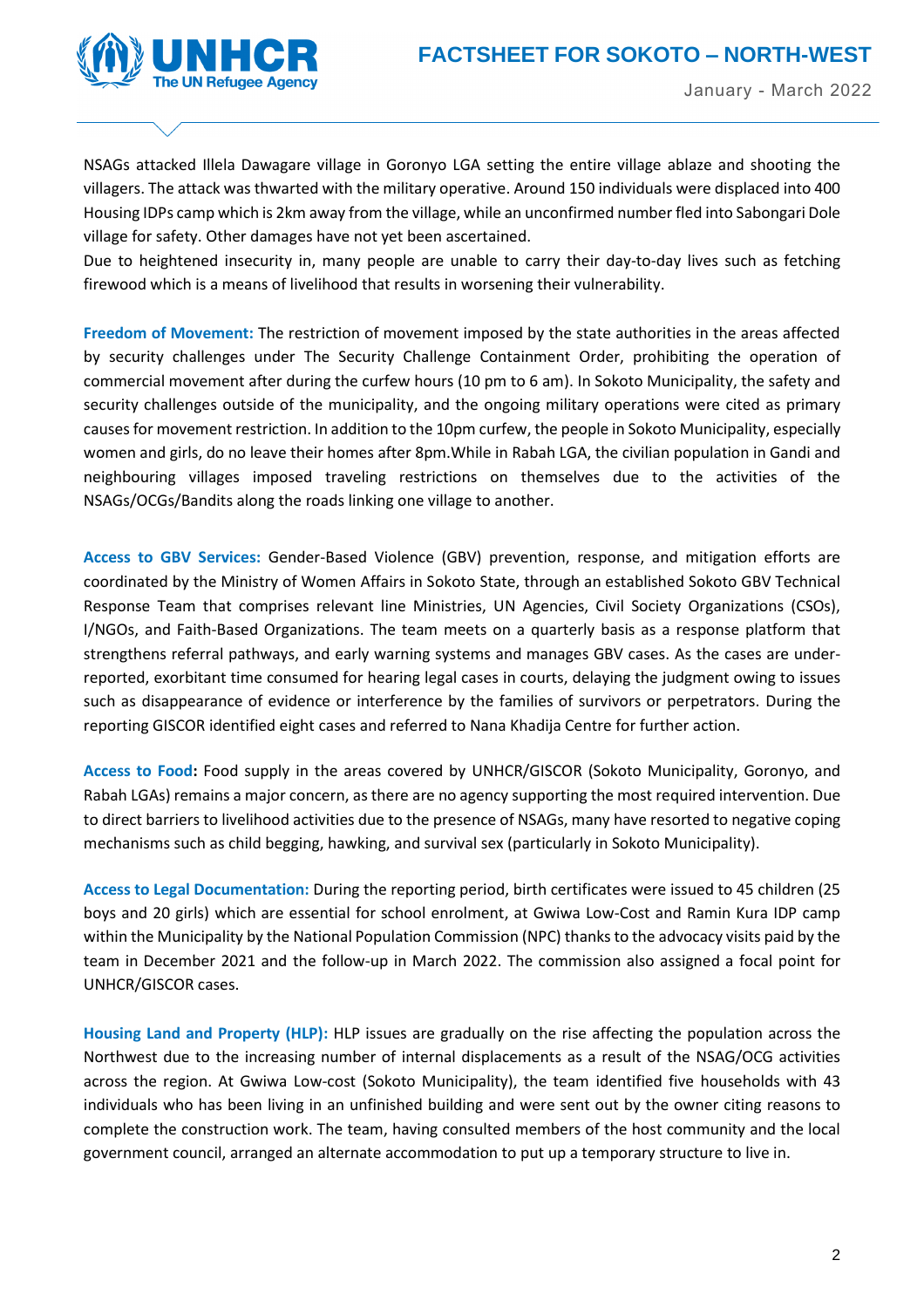

During a visit to the SEMA office in March, the agency confirmed to the team that the State Government and Sokoto South LGA are in discussion to establish a formal IDP camp within the municipality to address decongestion issues in the three self-settled camps within the Municipality due to a hike in the incoming IDPs to Sokoto. Further, in case any partner wants to support shelter or latrine construction, SEMA will do the needful to coordinate and negotiate with the property owners to facilitate such interventions.

**Peaceful Coexistence:** In the Gwiwa low-cost and Ramin Kura IDP camps, conflict between IDPs from Sabon Birni/Isa and others were reported due to misunderstanding. The situation in general remains in a good state, with minute conflict reported among few households reported especially during the NFI distribution. Such issues, however, were resolved following the engagement of community leaders on the ground for amicable settlements.

## ACCESS TO BASIC SERVICES AND LIVELIHOOD

**Water Sanitation and Hygiene (WASH):** In Sokoto Municipality, limited access to drinking water is one of the challenges in the Ramin Kura camp. The team noticed that the IDPs are consuming unhygienic water for cooking which exposes them to serious water-borne diseases notably, cholera, diarrhea, and typhoid.

In Goronyo, the team observed that the latrines constructed by MSF (Holland) were not separated by gender, and potentially at risk of exposure to SGBV issues. This requires immediate intervention to sensitize the community through MSF or its community volunteers, on why the facilities should be used, as open defecations were observed, which in turn could breed health-related risks, as the rainy season draws closer, and how separation of male/female units is necessary to mitigate the risk of SGBV.

**Access to Shelter:** In Ramin Kura IDP camp, Sokoto Municipality, the existent inadequate shelter condition has worsened, with the recent and newly arrived individuals in the camp. The team also observed a breached fence that exposed the risk of access by bandits resulting in robbery of valuables of the IDPs living in the camp. The breached fence should be repaired with immediate effect without which the protection concerns could possibly exacerbate.

**Access to Health:** During the reporting period, in Sokoto municipality, the team identified about five individuals (three women at Ramin Kura with suspected cholera cases due to contaminated food/water and two children with critical medical conditions) who were referred to NOMA Hospital (MSF) and Primary Health Care for proper case management.

In Goronyo, two children with dermatologic issues were identified and referred to the General hospital.A major challenge is the unavailability of secondary healthcare services that prompts patients to go to the General Hospital located very far in Goronyo town costing a high transport fee.

**Child Protection:** Issues of child protection are on the rise in Sokoto Municipality, especially in the Gwiwa Lowcost IDP camp, because of the economic insecurity and inadequate WASH facilities. During the reporting period, 11 child protection cases involving child begging and child hawking were identified by the team. Parents send their children to distant places away from the camp exposes them to protection risks, such as